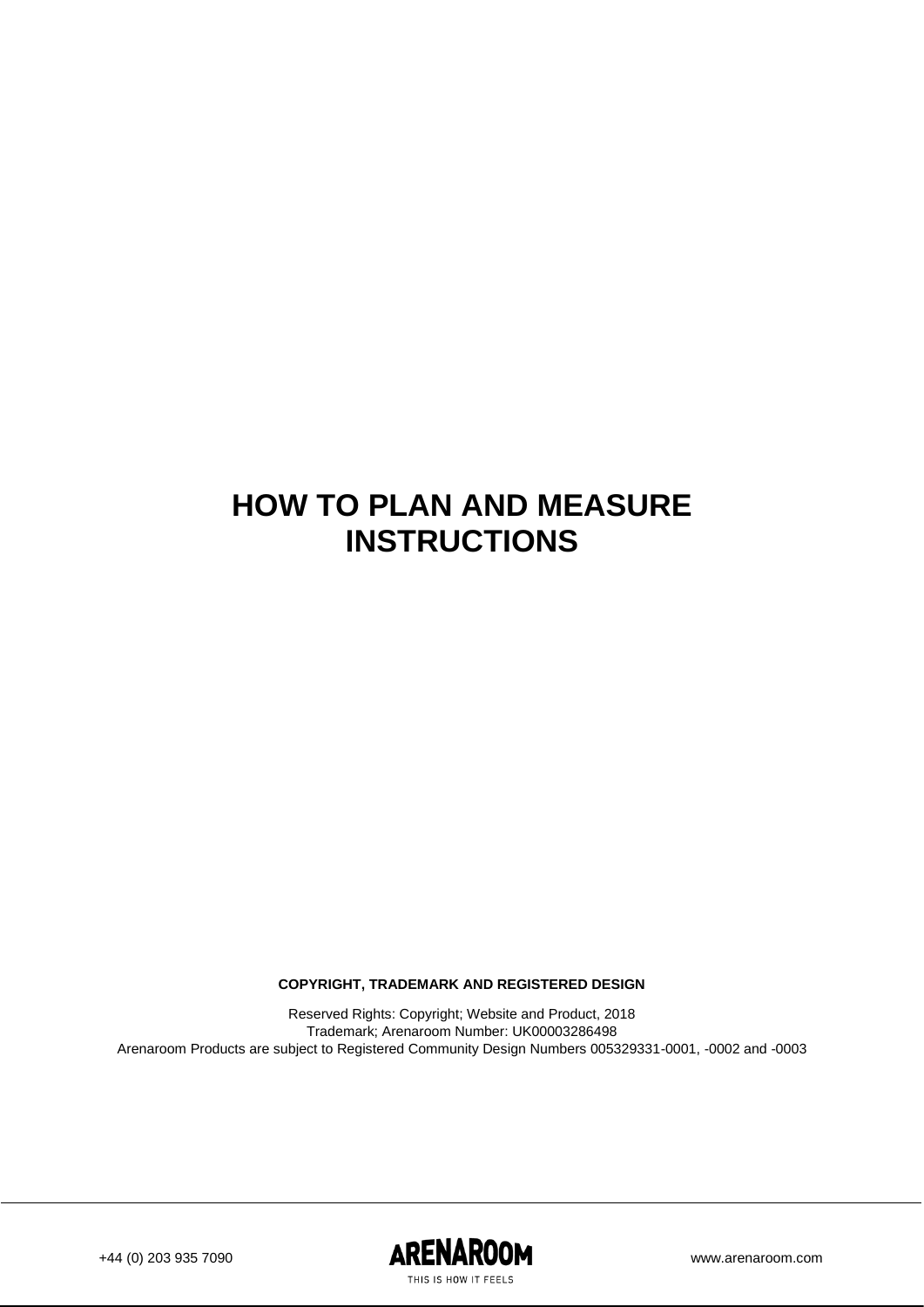## **HOW TO PLAN AND MEASURE YOUR ARENAROOM**

Our unique room planner technology means the stadiums will always scale to fit the exact shape of your room (corner flags will be in the corners and goals centered on the walls).

However it's very important to plan and measure your room correctly.

Please follow our step by step guide below, which will take you through the planning and measuring process.

If you have any questions please don't hesitate to call us on +44 (0) 203 935 7090. Please also read our [Terms of service](http://staging.arenaroom.com/staging/page/terms) so you are aware of your responsibilities.

### **Step 1. Planning your Arenaroom**

1, 2, 3 or 4-wall Arenarooms all look fantastic. So the first thing to decide is how many walls you want to wallpaper and then, what stands you want to put on what walls. Most rooms are rectangular, lending themselves nicely to the shape of a stadium. If you are wallpapering 2, 3 or all 4 walls of your room, then your two opposite, longer, walls will naturally be more suited for the longer, side stands of the stadium. And your two opposite shorter walls will be the shorter end stands (with the goals, if it's a football stadium).

If you're wallpapering 1 wall, then of course you can choose to put whichever stand you want on it.

For squarer rooms, don't worry, our designers have made sure your Arenaroom will still look great! Just select which stands you want on which walls.

### **Step 2. Where to start your Arenaroom**

Once you've decided which stands you want to put on which walls, it's important to decide which of those stands should be Wall 1 on our preview planner, i.e. where your Arenaroom installation will start.

**If you're ordering a 4-wall (full 360°) Arenaroom,** Wall 1 will start in the corner where Wall 4 finishes. This corner should be the starting point for your installation of Wall 1. No matter how precise your measurements, the final join where Wall 4 meets Wall 1, may not be quite perfect (by a few cms). Therefore this final join is best made at the corner nearest a large feature, preferably the door. If your door is on the far left of a particular wall in the room, we suggest you make this Wall 1. If your door is on the far right hand side of a particular wall, we recommend you make this Wall 4, and the wall on the immediate right of this wall becomes Wall 1.



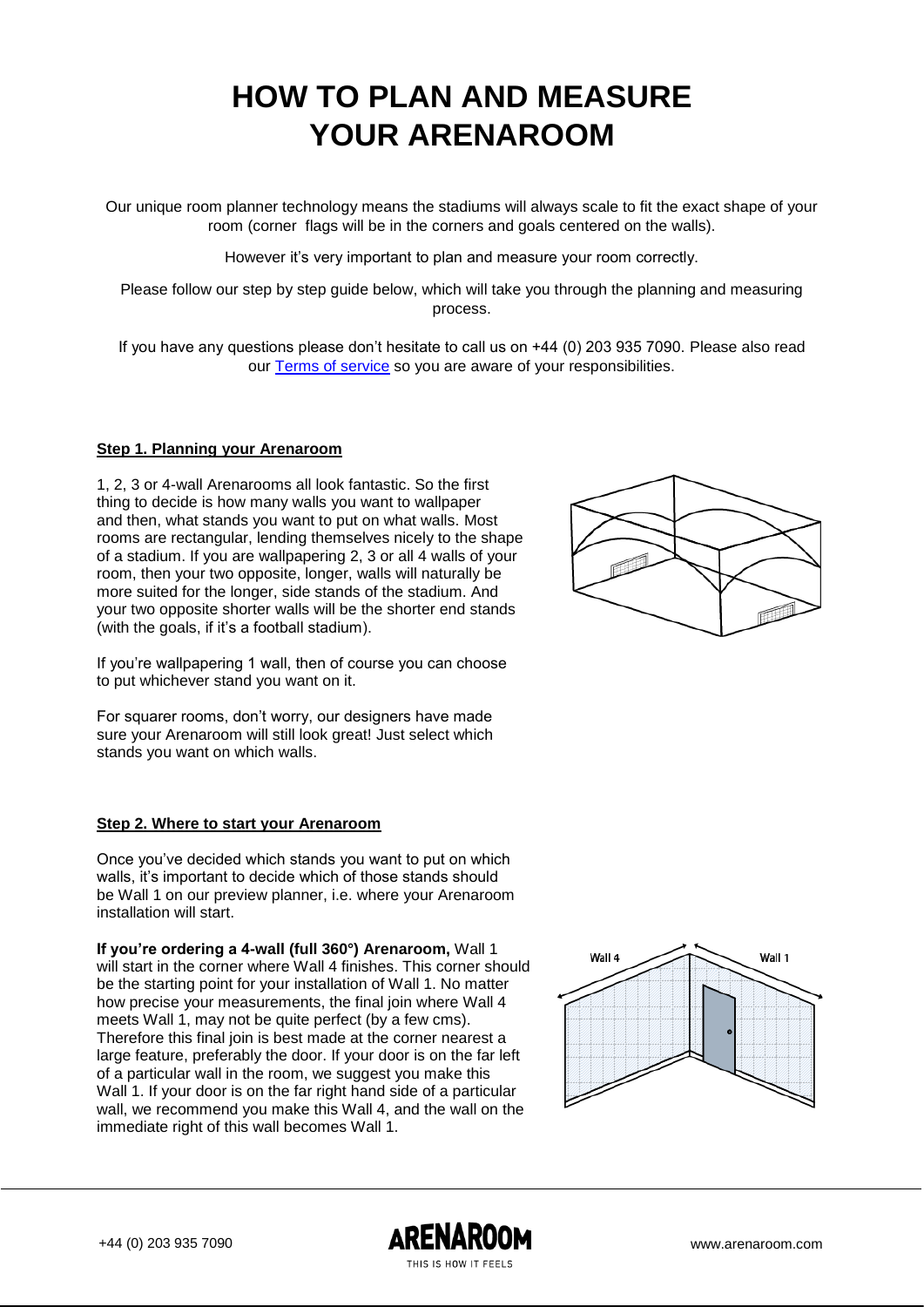**If you are ordering a 3-wall Arenaroom,** the 3 walls (or stadium stands) you've chosen will always connect with each other. So when entering the 3 walls into the preview planner, treat them as a row of 3 connected walls and position them left to right, starting with the left of the three walls as Wall 1, the middle as Wall 2, and the right of the three as Wall 3.

**If you are ordering a 2-wall Arenaroom** and your two walls are two stands that adjoin one another, make them Wall 1 and Wall 2 in the preview planner, running left to right. If your two walls are of stands that face each other, you can place them wherever you want in the preview planner.

**If you are ordering a 1-wall Arenaroom,** simply make this Wall 1 in the preview planner.

*When you come to enter the wall sizes into the preview planner or when you come to install your Arenaroom, you will need to remember which is Wall 1. So we suggest you take a photo of Wall 1 or mark it with a sticky note.*

### **3. Measuring your Arenaroom**

It's very important to measure your walls correctly. There's a saying we use here - "Measure twice, print once!".

Before you start, you'll need a tape measure, a pen and some paper to note down measurements as you go. A friend would also make things a little easier!

In order to create your Arenaroom, you'll need to measure the width and height of all 4 walls (measured at the tallest and widest points) and enter them into our room planner. Just follow the steps below. We have a conversion calculator for both metric and imperial dimensions, so use whichever unit of measurement you are most comfortable with. Remember, we only need the dimensions for the surfaces you wish to cover, not including any skirting boards or coving.

### **4. Measure and note the heights of all 4 walls**

Firstly, measure and make a note of the heights of all 4 walls. The height of a wall can often change slightly from side to side, and we need the highest point. To find the highest point of each wall we recommend you measure the height of each wall at the left hand side, the centre and right hand side. If you've chosen to Add Trim, this extra paper at the top and bottom will add further insurance against any height discrepancies.

### **5. Measure and note the widths of all 4 walls**

Next, measure and make a note of the widths of all 4 walls. The width of a wall can often change slightly from top to bottom so to find the widest point, we recommend measuring the width of each wall at the top, centre and bottom. Again, if you've chosen to "Add Trim", this extra paper will add further insurance against any slight width discrepancies.

# "Measure twice, print once!"